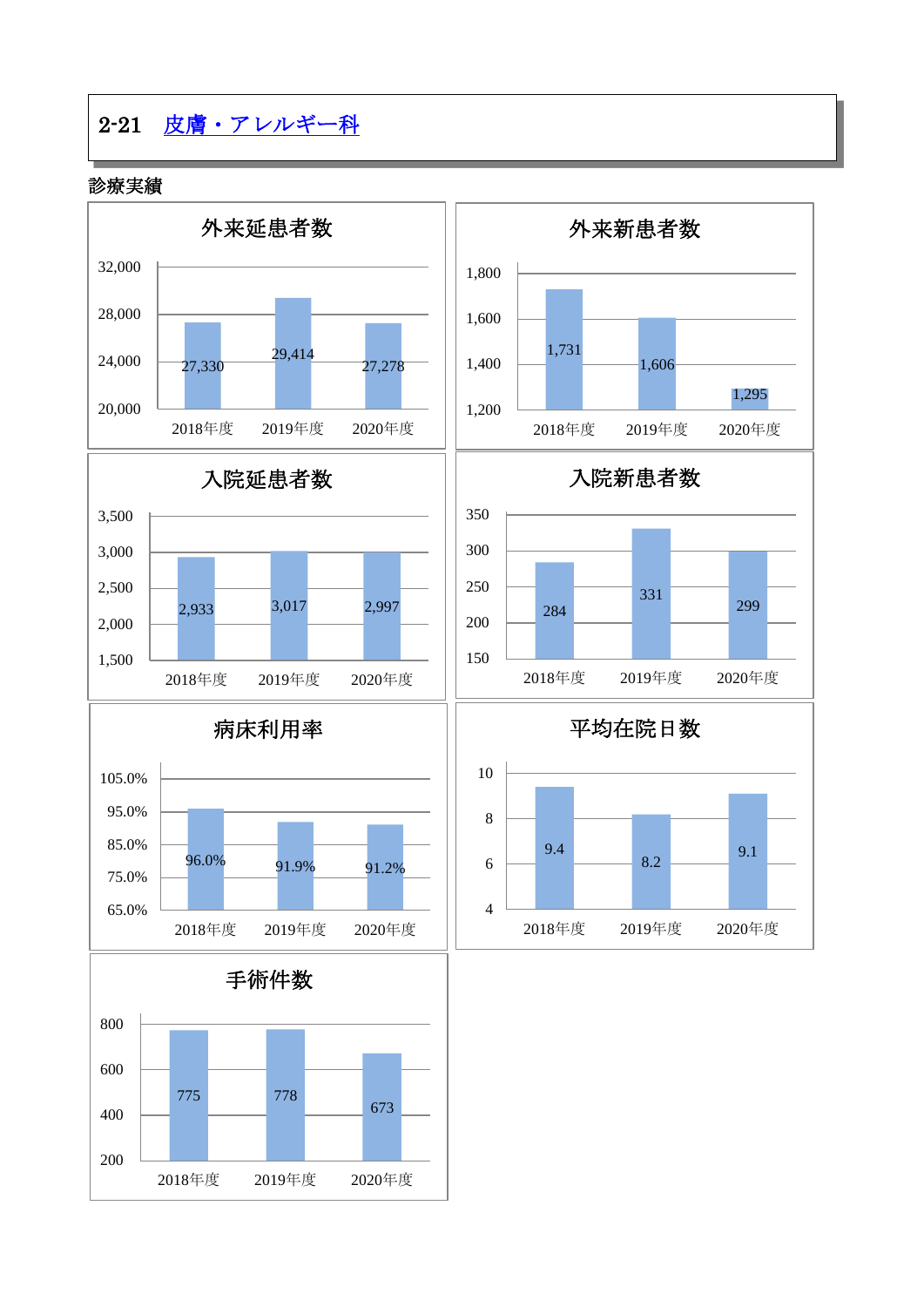## 研究活動

## 原著(英文)

1. Kim J, Hasegawa T, Wada A, Maeda Y, Ikeda S: Keratinocyte-like cells trans-differentiated from human adipose-derived stem cells, facilitate skin wound healing in mice. Ann Dermatol in press

## 原著(和文)

- 1. 住吉泰子, 野口篤, 長谷川敏男, 池田志斈: 炎症性線状疣贅状表皮母斑の 1 例. 皮膚科の臨床 62:350-354,2020
- 2. 高橋美帆, 平澤祐輔, 長谷川敏男, 池田志斈, 末原義之: 【これだけは知っておきたい間葉系腫瘍】 両上肢に多発した多中心性脂肪肉腫. 皮膚病診療 42:430-433,2020
- 3. 吉村智子, 長谷川敏男, 清水智子, 野口篤, 吉池高志, 三浦圭子, 池田志斈: 左前腕に生じた有茎性 巨大汗孔腫のまとめ. 臨床皮膚科 74,783-786,2020
- 4. 吉村智子, 平澤祐輔, 長谷川敏男, 池田志斈: 右外陰部に生じた顆粒細胞腫の 1 例. 皮膚科の臨床 62:1754-1755,2020

## 総説(英文)

1. Hasegawa T: Possible therapeutic application of adipose-derived stem cells for the treatment of recessive epidermalysis bullosa. Juntendo Medical Journal 67: 60-65, 2021

#### 学会発表(国内)

- 1. 鈴木真理恵, 野口篤, 高田佳子, 野々垣香織, 長谷川敏男: 広範囲に多発性の病変を呈した Trichophyton 属による顔面白癬の 1 例. 第 119 回日本皮膚科学会総会, 2020, 京都
- 2. 国峯真也, 野口篤, 野々垣香織, 長谷川敏男: 乳頭付近に生じた巨大腫瘤の 1 例. 第 84 回日本皮膚科 学会東部支部学術大会, 2020, 山梨
- 3. 細井美都, 国峯真也, 野口篤, 松田真佑香, 上井貴絵, 長谷川敏男: PD-1 阻害薬投与中に発生した lichen planus pemphigoides の 1 例. 第 128 回日本皮膚科学会静岡地方会, 2020, Web
- 4. 上井貴絵, 野口篤, 国峯真也, 松田真佑香, 細井美都, 長谷川敏男: 頭部に生じた巨大な皮膚混合腫 瘍の 1 例. 第 128 回日本皮膚科学会静岡地方会, 2020, Web
- 5. 松田真佑香, 野口篤, 国峯真也, 上井貴絵, 細井美都, 藤岡功, 細谷英里奈, 長谷川敏男: 診断に難渋 した原発性皮膚 CD8 陽性急速進行性表皮向性細胞障害性 T 細胞リンパ腫の 1 例. 第 84 回日本皮膚 科学会東京支部学術大会, 2020, Web
- 6. 金宗訓, 和田章乃, 長谷川敏男, 小川秀興, 池田志斈: Keratinocyte-like cells trans-differentiated from human adipose-derived stem cells, facilitate skin wound healing in mice. 第34回表皮細胞研究会, 2020, 東 京
- 7. Kim J, Hasegawa T, Wada A, Maeda Y, Ikeda S: Facilitation of wound healing by keratinocyte-like cells trans-differentiated from human adipose-derived stem cells in mice. The 45<sup>th</sup> Annual Meeting of the Japanese Society for Investigative Dermatology, 2020, Nagoya
- 8. Ikeda Y, Wada A, Hasegawa T, Ikeda S: Identification of melanocyte progeny cells in human subcutaneous adipose tissue: potential to differentiate into mature melanocytes. The 45<sup>th</sup> Annual Meeting of the Japanese